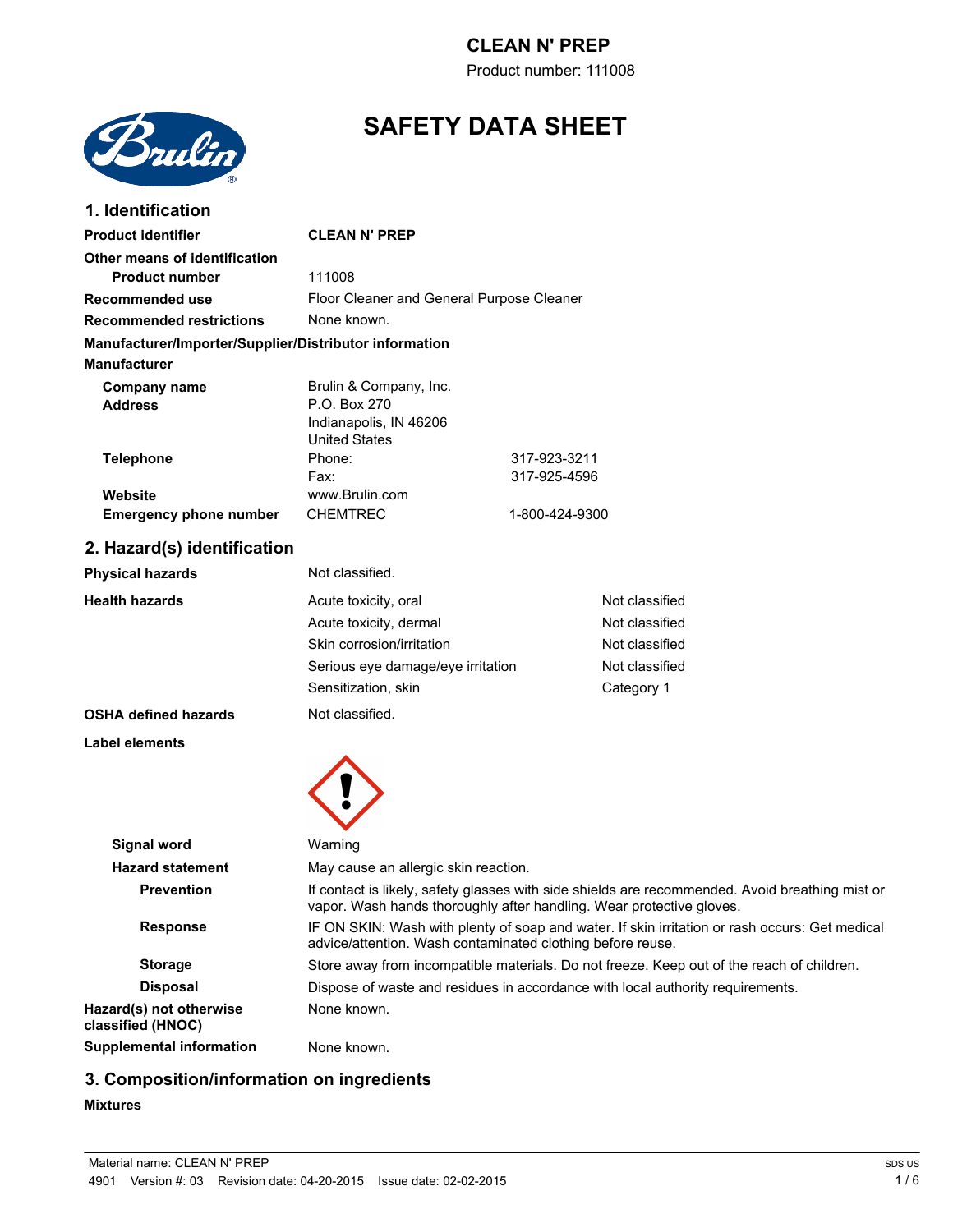### Product number: 111008

| <b>Chemical name</b>             | <b>CAS</b> number | % by weight |
|----------------------------------|-------------------|-------------|
| Nonylphenol Ethoxylate           | $9016 - 45 - 9$   | 1 - <5      |
| Sodium Tripolyphosphate          | 7758-29-4         | 1 - <5      |
| d-Limonene (Terpene Hydrocarbon) | 5989-27-5         | $0.1 - 5.1$ |

### **4. First-aid measures**

| Eye contact                                                     | Rinse with water. Get medical attention if irritation develops and persists.                                                                                 |
|-----------------------------------------------------------------|--------------------------------------------------------------------------------------------------------------------------------------------------------------|
| <b>Skin contact</b>                                             | Wash with plenty of soap and water. If skin irritation or rash occurs: Get medical advice/attention.<br>Wash clothing separately before reuse.               |
| Ingestion                                                       | Rinse mouth. Get medical attention if symptoms occur.                                                                                                        |
| <b>Inhalation</b>                                               | Move to fresh air. Call a physician if symptoms develop or persist.                                                                                          |
| Notes to physician                                              | Provide general supportive measures and treat symptomatically. Keep victim under observation.<br>Symptoms may be delayed.                                    |
| <b>Most important</b><br>symptoms/effects, acute and<br>delayed | May cause an allergic skin reaction. Dermatitis. Rash. Direct contact with eyes may cause<br>temporary irritation.                                           |
| <b>General information</b>                                      | Ensure that medical personnel are aware of the material(s) involved, and take precautions to<br>protect themselves. Wash contaminated clothing before reuse. |

# **5. Fire-fighting measures**

| Suitable extinguishing media                                     | Water fog. Foam. Dry chemical powder. Carbon dioxide (CO2).                                   |
|------------------------------------------------------------------|-----------------------------------------------------------------------------------------------|
| Unsuitable extinguishing<br>media                                | None known.                                                                                   |
| Specific hazards arising from<br>the chemical                    | During fire, gases hazardous to health may be formed.                                         |
| Special protective equipment<br>and precautions for firefighters | Self-contained breathing apparatus and full protective clothing must be worn in case of fire. |

## **6. Accidental release measures**

| <b>Personal precautions,</b><br>protective equipment and<br>emergency procedures | Keep unnecessary personnel away. Ensure adequate ventilation. Wear appropriate protective<br>equipment and clothing during clean-up. For personal protection, see section 8 of the SDS. Local<br>authorities should be advised if significant spillages cannot be contained.                            |
|----------------------------------------------------------------------------------|---------------------------------------------------------------------------------------------------------------------------------------------------------------------------------------------------------------------------------------------------------------------------------------------------------|
| Methods and materials for<br>containment and cleaning up                         | Stop the flow of material, if this is without risk. Following product recovery, flush area with water.                                                                                                                                                                                                  |
|                                                                                  | Never return spills to original containers for re-use. For waste disposal, see section 13 of the SDS.                                                                                                                                                                                                   |
| 7. Handling and storage                                                          |                                                                                                                                                                                                                                                                                                         |
| <b>Precautions for safe handling</b>                                             | Wear appropriate personal protective equipment. Avoid contact with skin. Avoid contact with eyes.<br>Avoid contact with clothing. Avoid prolonged exposure. Avoid breathing mist or vapor. Provide<br>adequate ventilation. Do not mix with other chemicals. Observe good industrial hygiene practices. |
| Conditions for safe storage,<br>including any incompatibilities                  | Store in original tightly closed container. Store away from incompatible materials (see Section 10<br>of the SDS). Keep at temperatures between 4 and 49C. Keep out of the reach of children.                                                                                                           |

# **8. Exposure controls/personal protection**

| Appropriate engineering<br>controls                                   | Use general ventilation.                                                                                                                                                                                                    |  |
|-----------------------------------------------------------------------|-----------------------------------------------------------------------------------------------------------------------------------------------------------------------------------------------------------------------------|--|
| Individual protection measures, such as personal protective equipment |                                                                                                                                                                                                                             |  |
| <b>Eye/face protection</b>                                            | If contact is likely, safety glasses with side shields are recommended.                                                                                                                                                     |  |
| <b>Skin protection</b>                                                |                                                                                                                                                                                                                             |  |
| <b>Hand protection</b>                                                | Wear protective gloves.                                                                                                                                                                                                     |  |
| <b>Respiratory protection</b>                                         | No personal respiratory protective equipment normally required.                                                                                                                                                             |  |
| <b>General hygiene</b><br>considerations                              | Always observe good personal hygiene measures, such as washing after handling the material<br>and before eating, drinking, and/or smoking. Routinely wash work clothing and protective<br>equipment to remove contaminants. |  |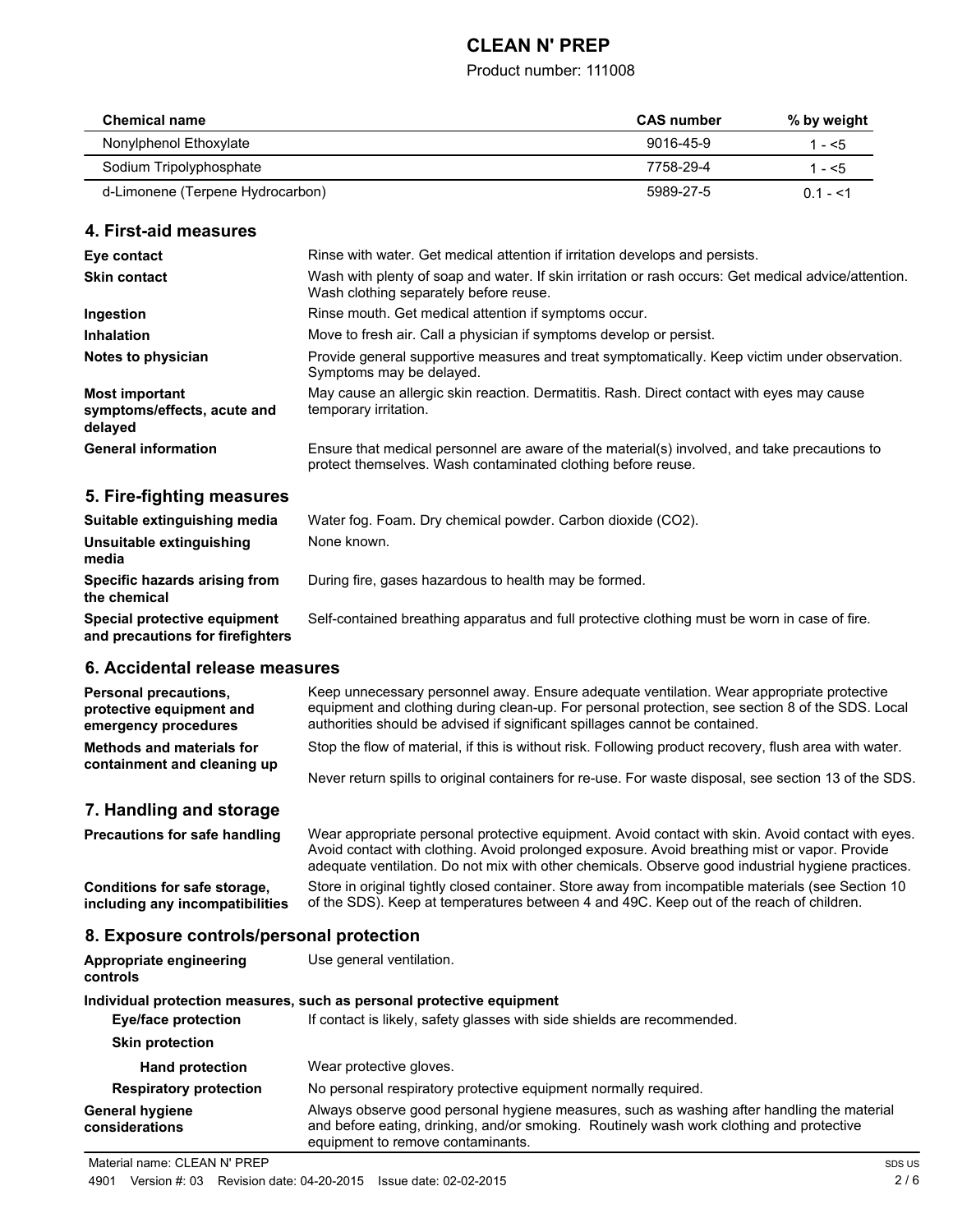Product number: 111008

| <b>Appearance</b>                                 | clear            |  |
|---------------------------------------------------|------------------|--|
| Form                                              | Liquid.          |  |
| Color                                             | pink             |  |
| Odor                                              | citrus           |  |
| <b>Odor threshold</b>                             | Not available.   |  |
| рH                                                | $11.4 - 11.8$    |  |
| Melting point/freezing point                      | 30 °F (-1.11 °C) |  |
| <b>Boiling point</b>                              | 212 °F (100 °C)  |  |
| <b>Flash point</b>                                | None to boiling. |  |
| <b>Evaporation rate</b>                           | 1                |  |
| Flammability (solid, gas)                         | Not available.   |  |
| Upper/lower flammability or explosive limits      |                  |  |
| <b>Flammability limit - lower</b><br>(%)          | Not available.   |  |
| <b>Flammability limit - upper</b><br>$(\%)$       | Not available.   |  |
| Vapor pressure                                    | 17 mm Hg @68°F   |  |
| Vapor density                                     | 0.6              |  |
| Solubility(ies)                                   |                  |  |
| Solubility (water)                                | 100 %            |  |
| <b>Partition coefficient</b><br>(n-octanol/water) | Not available.   |  |
| <b>Auto-ignition temperature</b>                  | Not available.   |  |
| <b>Decomposition temperature</b>                  | Not available.   |  |
| <b>Viscosity</b>                                  | Water-thin       |  |
| <b>Specific gravity</b>                           | 1.05             |  |
| VOC (Weight %)                                    | 1.03%            |  |

# **9. Physical and chemical properties**

# **10. Stability and reactivity**

| <b>Reactivity</b>                            | The product is stable and non-reactive under normal conditions of use, storage and transport. |
|----------------------------------------------|-----------------------------------------------------------------------------------------------|
| <b>Chemical stability</b>                    | Material is stable under normal conditions.                                                   |
| <b>Possibility of hazardous</b><br>reactions | No dangerous reaction known under conditions of normal use.                                   |
| <b>Conditions to avoid</b>                   | Contact with incompatible materials. Do not freeze. Do not mix with other chemicals.          |
| Incompatible materials                       | Strong oxidizing agents.                                                                      |
| <b>Hazardous decomposition</b><br>products   | No hazardous decomposition products are known.                                                |

# **11. Toxicological information**

| <b>Toxicological data</b>                |                                                          |  |  |
|------------------------------------------|----------------------------------------------------------|--|--|
| <b>Product</b>                           | <b>Test Results</b>                                      |  |  |
| CLEAN N' PREP (Mixture)                  | Acute Dermal LD50 Rabbit: > 5000 mg/kg                   |  |  |
|                                          | Acute Oral LD50 Rat: > 5000 mg/kg                        |  |  |
| Information on likely routes of exposure |                                                          |  |  |
| Eye contact                              | Direct contact with eyes may cause temporary irritation. |  |  |
| <b>Skin contact</b>                      | May cause an allergic skin reaction.                     |  |  |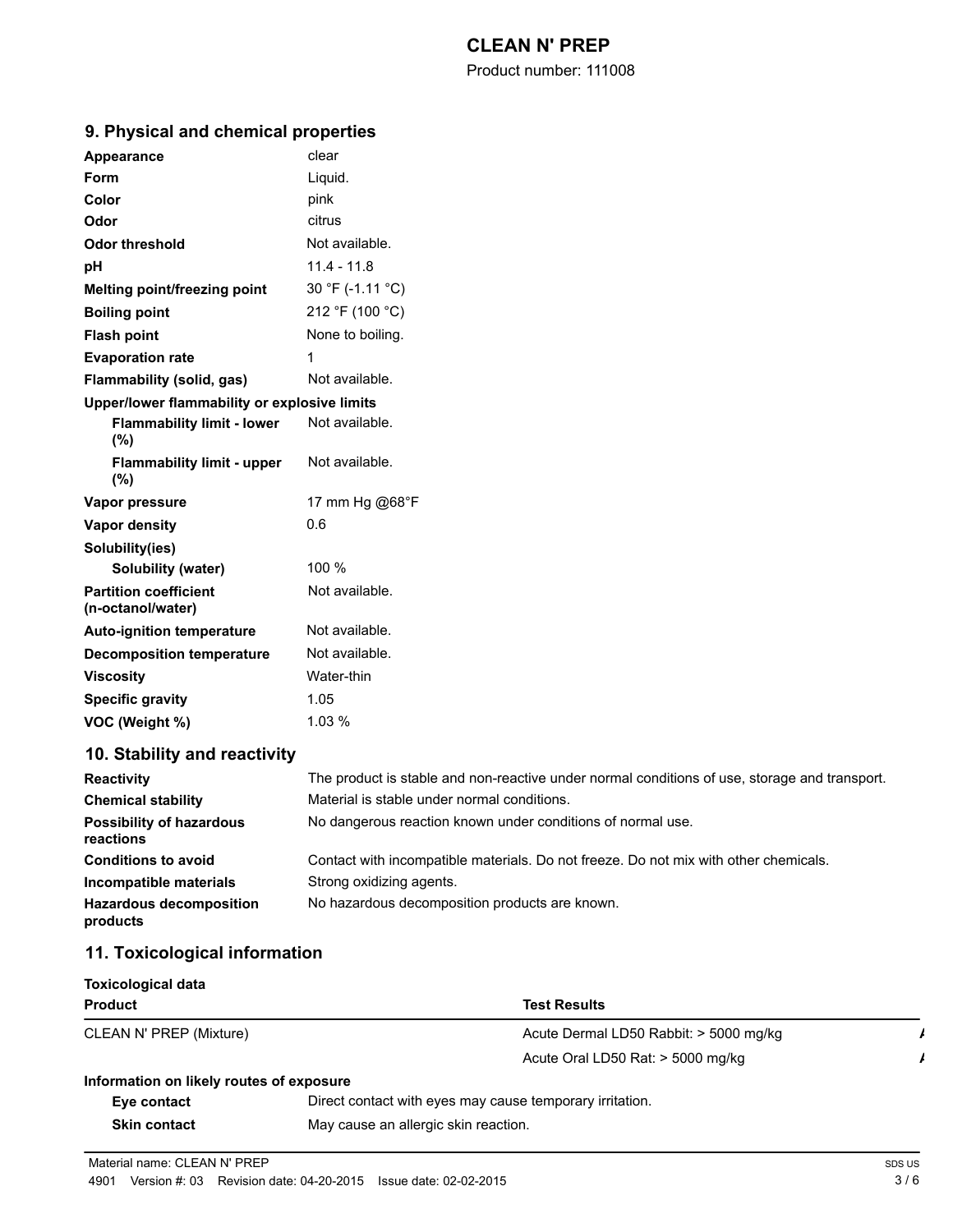Product number: 111008

| Ingestion                                                                          | Expected to be a low ingestion hazard.                                                                                                                                                                                                                                         |  |
|------------------------------------------------------------------------------------|--------------------------------------------------------------------------------------------------------------------------------------------------------------------------------------------------------------------------------------------------------------------------------|--|
| <b>Inhalation</b>                                                                  | No adverse effects due to inhalation are expected.                                                                                                                                                                                                                             |  |
| Symptoms related to the<br>physical, chemical and<br>toxicological characteristics | May cause an allergic skin reaction. Dermatitis. Rash. Direct contact with eyes may cause<br>temporary irritation.                                                                                                                                                             |  |
| Carcinogenicity                                                                    | This product is not considered to be a carcinogen by IARC, ACGIH, NTP, or OSHA.                                                                                                                                                                                                |  |
|                                                                                    | <b>IARC Monographs. Overall Evaluation of Carcinogenicity</b>                                                                                                                                                                                                                  |  |
|                                                                                    | d-Limonene (Terpene Hydrocarbon) (CAS 5989-27-5) 3 Not classifiable as to carcinogenicity to humans.<br>US. OSHA Specifically Regulated Substances (29 CFR 1910.1001-1050)                                                                                                     |  |
| Not listed.                                                                        |                                                                                                                                                                                                                                                                                |  |
| <b>Reproductive toxicity</b>                                                       | This product is not expected to cause reproductive or developmental effects.                                                                                                                                                                                                   |  |
| <b>Chronic effects</b>                                                             | Prolonged inhalation may be harmful.                                                                                                                                                                                                                                           |  |
| <b>Toxicological information</b>                                                   | Occupational exposure to the substance or mixture may cause adverse effects.                                                                                                                                                                                                   |  |
| 12. Ecological information                                                         |                                                                                                                                                                                                                                                                                |  |
| <b>Ecotoxicity</b>                                                                 | The product is not classified as environmentally hazardous. However, this does not exclude the<br>possibility that large or frequent spills can have a harmful or damaging effect on the environment.                                                                          |  |
| <b>Persistence and degradability</b>                                               | No data is available on the degradability of this product.                                                                                                                                                                                                                     |  |
| <b>Bioaccumulative potential</b>                                                   | No data available.                                                                                                                                                                                                                                                             |  |
| <b>Other adverse effects</b>                                                       | No other adverse environmental effects (e.g. ozone depletion, photochemical ozone creation<br>potential, endocrine disruption, global warming potential) are expected from this component.                                                                                     |  |
| 13. Disposal considerations                                                        |                                                                                                                                                                                                                                                                                |  |
| <b>Disposal instructions</b>                                                       | Collect and reclaim or dispose in sealed containers at licensed waste disposal site. Do not<br>contaminate ponds, waterways or ditches with chemical or used container. Dispose of<br>contents/container in accordance with local/regional/national/international regulations. |  |
| <b>Hazardous waste code</b>                                                        | The waste code should be assigned in discussion between the user, the producer and the waste<br>disposal company.                                                                                                                                                              |  |
| Waste from residues / unused<br>products                                           | Dispose of in accordance with local regulations. Empty containers or liners may retain some<br>product residues. This material and its container must be disposed of in a safe manner (see:<br>Disposal instructions).                                                         |  |
| <b>Contaminated packaging</b>                                                      | Empty containers should be taken to an approved waste handling site for recycling or disposal.<br>Since emptied containers may retain product residue, follow label warnings even after container is<br>emptied.                                                               |  |

### **14. Transport information**

#### **DOT**

Not regulated as dangerous goods.

### **IATA**

Not regulated as dangerous goods.

### **IMDG**

Not regulated as dangerous goods.

### **15. Regulatory information**

**US federal regulations** This product is a "Hazardous Chemical" as defined by the OSHA Hazard Communication Standard, 29 CFR 1910.1200.

| TSCA Section 12(b) Export Notification (40 CFR 707, Subpt. D) |
|---------------------------------------------------------------|
|                                                               |

Not regulated.

**CERCLA Hazardous Substance List (40 CFR 302.4)**

Sodium Tripolyphosphate (CAS 7758-29-4) Listed.

### **US. OSHA Specifically Regulated Substances (29 CFR 1910.1001-1050)** Not listed.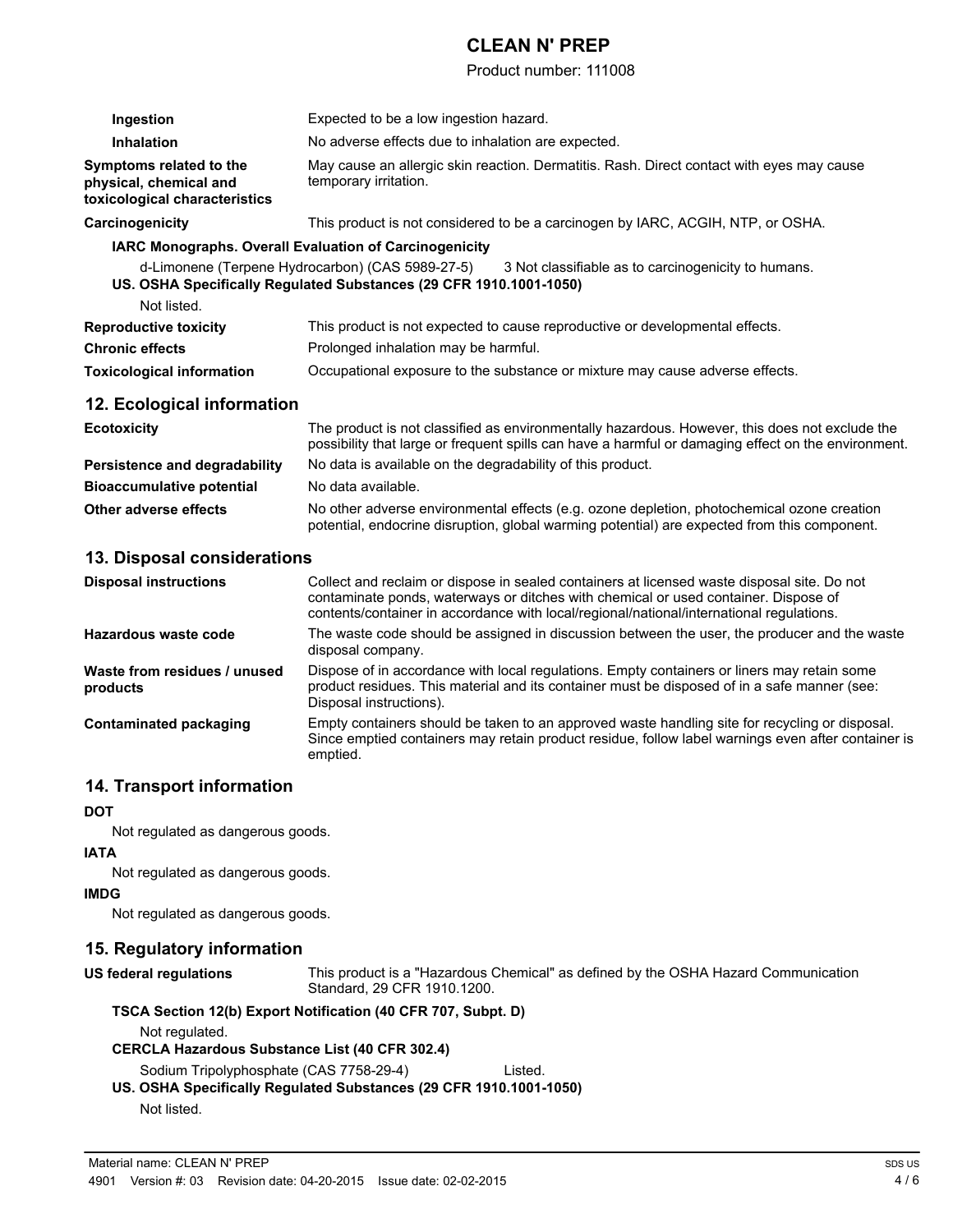Product number: 111008

### **CERCLA (Superfund) reportable quantity**

Sodium Tripolyphosphate: 5000

### **Superfund Amendments and Reauthorization Act of 1986 (SARA)**

| <b>Hazard categories</b>                         | Immediate Hazard - Yes<br>Delayed Hazard - No<br>Fire Hazard - No<br>Pressure Hazard - No<br>Reactivity Hazard - No |
|--------------------------------------------------|---------------------------------------------------------------------------------------------------------------------|
| <b>SARA 302 Extremely</b><br>hazardous substance | N٥                                                                                                                  |
| SARA 311/312 Hazardous<br>chemical               | N٥                                                                                                                  |
| SARA 313 (TRI reporting)<br>Not regulated.       |                                                                                                                     |

#### **Other federal regulations**

#### **Clean Air Act (CAA) Section 112 Hazardous Air Pollutants (HAPs) List**

Not regulated.

**Clean Air Act (CAA) Section 112(r) Accidental Release Prevention (40 CFR 68.130)**

Not regulated.

**Safe Drinking Water Act (SDWA)** Not regulated.

#### **US state regulations**

#### **US. Massachusetts RTK - Substance List**

Sodium Tripolyphosphate (CAS 7758-29-4)

### **US. New Jersey Worker and Community Right-to-Know Act**

Not regulated.

### **US. Pennsylvania RTK - Hazardous Substances**

Sodium Tripolyphosphate (CAS 7758-29-4)

### **US. Rhode Island RTK**

Sodium Tripolyphosphate (CAS 7758-29-4)

### **US. California Proposition 65**

California Safe Drinking Water and Toxic Enforcement Act of 1986 (Proposition 65): This material is not known to contain any chemicals currently listed as carcinogens or reproductive toxins.

#### **International Inventories**

| Country(s) or region        | <b>Inventory name</b>                                                     | On inventory (yes/no)* |
|-----------------------------|---------------------------------------------------------------------------|------------------------|
| Australia                   | Australian Inventory of Chemical Substances (AICS)                        | No                     |
| Canada                      | Domestic Substances List (DSL)                                            | Yes                    |
| Canada                      | Non-Domestic Substances List (NDSL)                                       | No                     |
| China                       | Inventory of Existing Chemical Substances in China (IECSC)                | Yes                    |
| Europe                      | European Inventory of Existing Commercial Chemical<br>Substances (EINECS) | No                     |
| Europe                      | European List of Notified Chemical Substances (ELINCS)                    | <b>No</b>              |
| Japan                       | Inventory of Existing and New Chemical Substances (ENCS)                  | No                     |
| Korea                       | Existing Chemicals List (ECL)                                             | No                     |
| New Zealand                 | New Zealand Inventory                                                     | Yes                    |
| Philippines                 | Philippine Inventory of Chemicals and Chemical Substances<br>(PICCS)      | No                     |
| United States & Puerto Rico | Toxic Substances Control Act (TSCA) Inventory                             | Yes                    |

\*A "Yes" indicates that all components of this product comply with the inventory requirements administered by the governing country(s) A "No" indicates that one or more components of the product are not listed or exempt from listing on the inventory administered by the governing country(s).